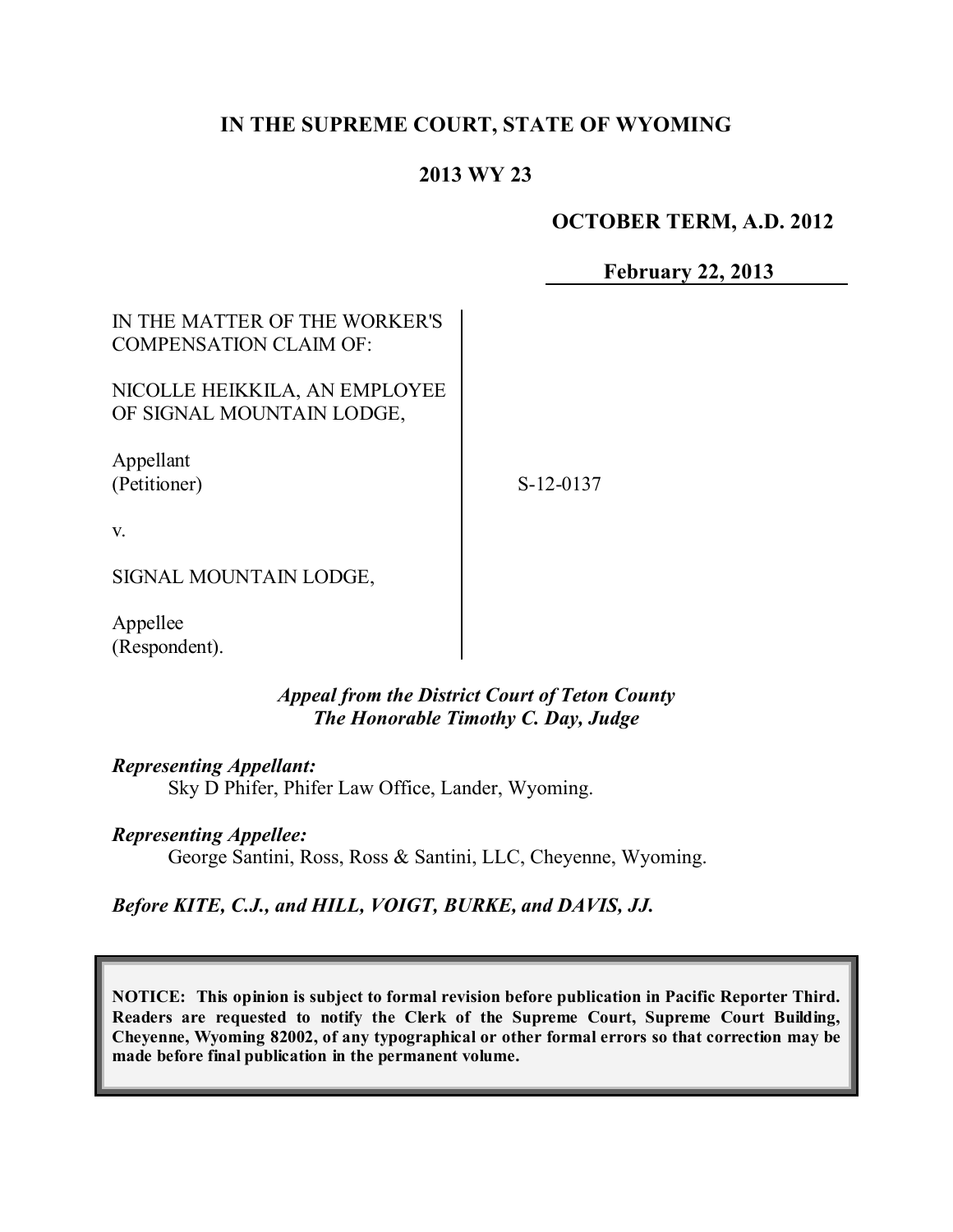### **VOIGT, Justice.**

[¶1] The Wyoming Workers' Safety and Compensation Division (Division) determined that Nicolle Heikkila, the appellant, suffered a compensable injury while employed by Signal Mountain Lodge. The lodge filed an objection to that determination and requested a hearing with the Office of Administrative Hearings (OAH). The appellant filed a motion to dismiss that objection on the grounds that the objection had been improperly filed. The OAH denied that motion and determined that the appellant had not suffered a compensable injury. The appellant filed a petition for review to the district court, arguing that her motion to dismiss was improperly denied. The district court affirmed the decision of the OAH and, after an additional appeal by the appellant, we affirm the decision of the district court.

### **ISSUE**

[¶2] Did Signal Mountain Lodge properly file an objection to the Division's Final Determination of Compensability?

## **FACTS**

[¶3] Signal Mountain Lodge is a resort located in Grand Teton National Park. The real property upon which the resort rests is owned by the National Park Service. The lodge is operated by Rex and Ruth Maughan, doing business as Signal Mountain Lodge, under a concessionaire's agreement with the park service. Signal Mountain Lodge has made contributions pursuant to the Wyoming Worker's Compensation Act (the Act).

[¶4] The appellant was employed as a housekeeper at Signal Mountain Lodge from April 28, 2009 through May 28, 2009. The appellant filed a Wyoming Report of Injury on October 28, 2009. That report indicated that her injury occurred on May 24, 2009. The Division determined that the injury was compensable and issued a Final Determination of Compensability to that effect on December 3, 2009. Signal Mountain Lodge filed a timely objection and request for a hearing on December 11, 2009. That objection was filed personally by Linda Hornbeck, the director of human resources, payroll, and benefits at Forever Living Products International, Inc., a company owned by Rex Maughan.

[¶5] The appellant filed a motion to dismiss Signal Mountain Lodge's objection, arguing that Signal Mountain Lodge is not an appropriate party to the action. The appellant continued that only a "party" may file an objection, and because Signal Mountain Lodge is not a "natural person, artificial person, or other legal entity" it cannot be a "party." In the alternative, the appellant argued that, even if the owners qualify as employers, the objection was not filed by the owners personally, but rather by their representative. The hearing examiner denied that motion, ruling that the Maughans are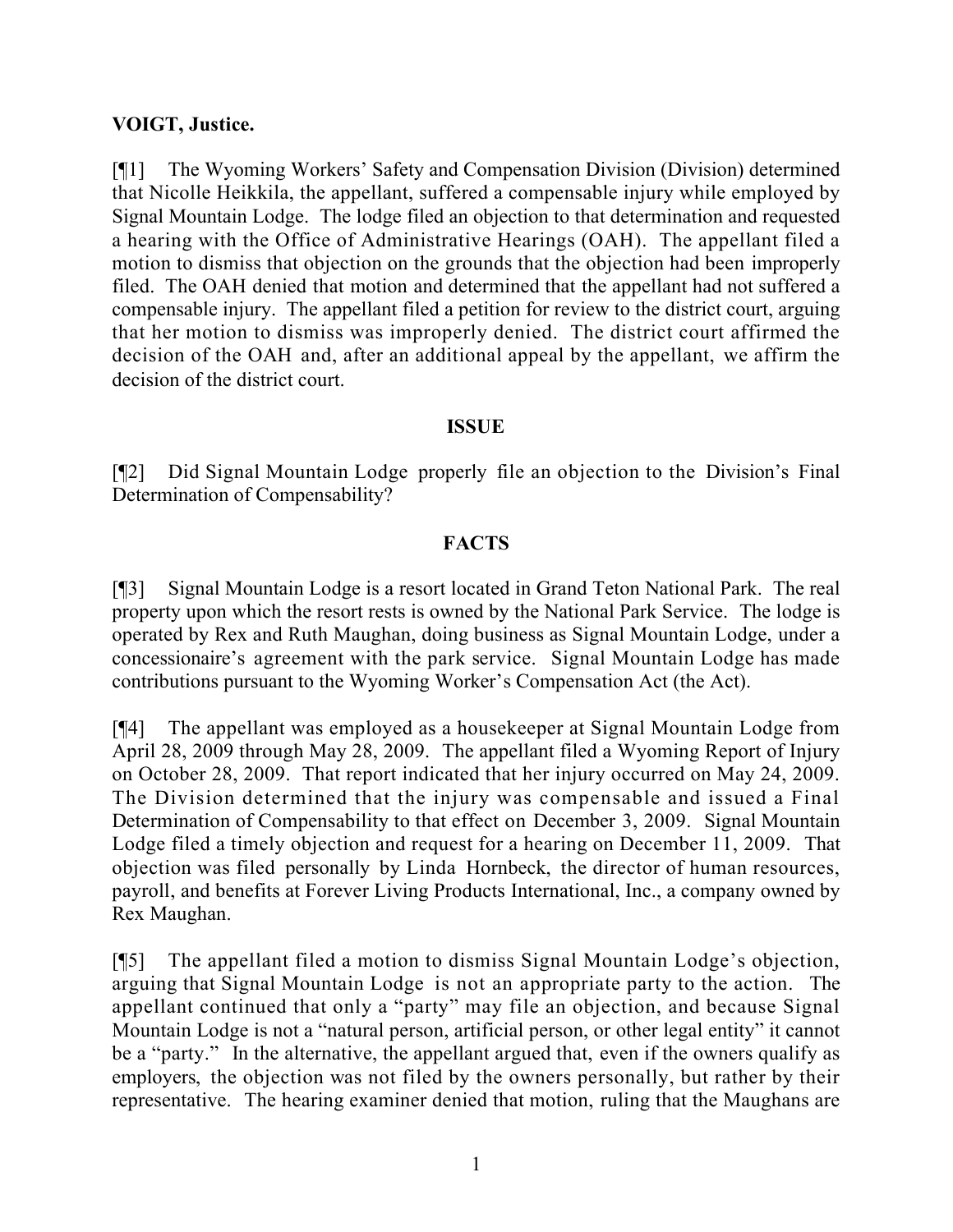persons and therefore may be party to the action and that there is no prohibition against allowing an agent or representative to file an objection. The OAH also concluded that the appellant did not have a compensable injury and did not uphold the Division's Final Determination. The appellant petitioned the district court for a review of that decision, but only challenged the OAH's determination that Signal Mountain Lodge was a proper party to the action. The district court affirmed that decision, and the appellant now appeals to this Court.

#### **STANDARD OF REVIEW**

[¶6] The issue we are addressing is whether Signal Mountain lodge properly filed an objection to the Division's Final Determination of Compensability.

> When the issue is one of interpretation and application of law, we give no deference to an agency's decision:

The interpretation and correct application of the provisions of the Wyoming Worker's Compensation Act are questions of law over which our review authority is plenary. Conclusions of law made by an administrative agency are affirmed only if they are in accord with the law. We do not afford any deference to the agency's determination, and we will correct any error made by the agency in either interpreting or applying the law.

*State ex rel. Wyo. Workers' Safety & Comp. Div. v. Singer*, 2011 WY 57, ¶ 5, 248 P.3d 1155, 1157 (Wyo. 2011) (citations omitted). In other words, we review *de novo* an agency's conclusions of law. *Id*. (citations omitted).

*Stallman v. State ex rel. Wyo. Workers' Safety & Comp. Div.*, 2012 WY 147, ¶ 10, 288 P.3d 707, 711-12 (Wyo. 2012).

### **DISCUSSION**

[¶7] On appeal, the appellant argues that the OAH lacked subject matter jurisdiction to hold a contested hearing where Signal Mountain Lodge was the objector. Specifically, the appellant takes issue with the fact that Linda Hornbeck filed the objection to the Final Determination granting the appellant compensation on behalf of Signal Mountain Lodge, rather than on behalf of the Maughans themselves.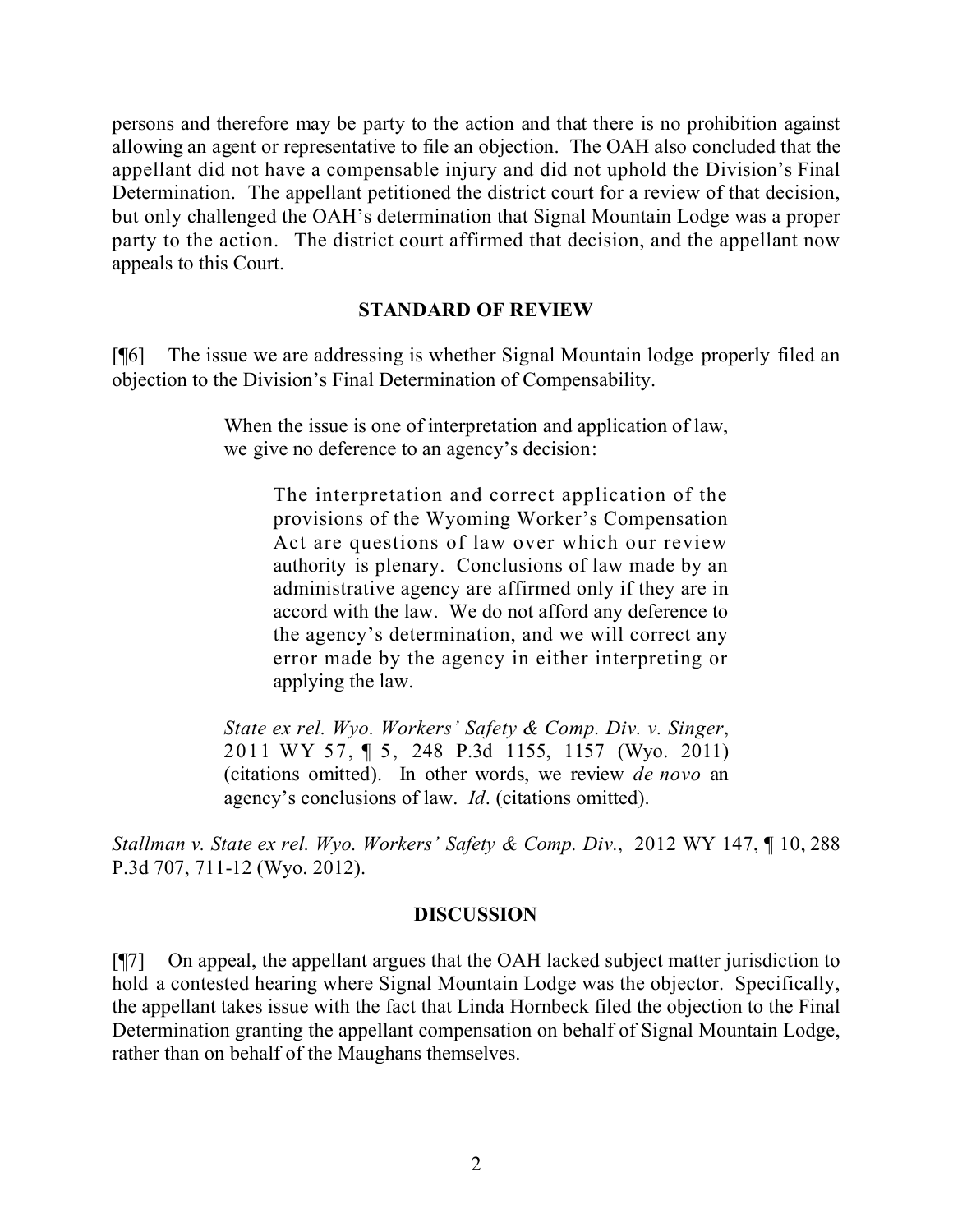[¶8] The appellant argues that only an "interested party" can request a hearing on a Final Determination of Compensability. That much is true. Wyo. Stat. Ann. § 27-14-  $601(k)(iv)$  (LexisNexis 2011). Although she seems to concede that the Maughans would qualify as a proper party, the appellant contends that Signal Mountain Lodge cannot so qualify. Citing an unpublished opinion from another jurisdiction for the proposition that "[a] party is a natural person, artificial person, or other legal entity that has the capacity to sue or be sued[,]" the appellant concludes that Signal Mountain Lodge cannot qualify as a party. *Purcell v. Cape Girardeau Cnty. Comm'n*, 2009 WL 2145478 (Mo. App. E.D. 2009).

[¶9] We find this argument to be without merit. The Wyoming Administrative Procedure Act (WAPA) defines a "party" as "each person or agency named or admitted as a party or properly seeking and entitled as of right to be admitted as a party." Wyo. Stat. Ann. § 16-3-101(b)(vi) (LexisNexis Supp. 2012). The WAPA also defines "person" as "any individual, partnership, corporation, association, municipality, governmental subdivision or public or private organization of any character other than an agency." Wyo. Stat. Ann. § 16-3-101(b)(vii) (LexisNexis Supp. 2012). This broad definition includes individuals doing business under a trade name, regardless if the objection is made in the individual's name or in the business's name.

[¶10] It is reading the Act too narrowly to conclude that, because the objection was made by a representative on behalf of Signal Mountain Lodge rather than on behalf of the Maughans, "no legal entity  $\lceil \cdot \rceil$  has made an objection." In reality, the lodge is operated by the Maughans, regardless of the fact that they are doing so under a name other than their own. The appellant makes no citation to authority indicating that a business operating under a name different than its owners' names cannot be a proper party. Signal Mountain Lodge is certainly an interested party, as it is the lodge that has been making workers' compensation contributions to the Division as required by the Act. Because an interested party properly objected to the final determination of compensability, there is no reason to conclude that the OAH lacked subject matter jurisdiction to hear Signal Mountain Lodge's objection.

[¶11] The appellant also makes a seemingly unrelated argument that Signal Mountain Lodge cannot be an "employer" for purposes of the Wyoming Worker's Compensation Act and, therefore, no valid employer submitted a valid injury report as required by Wyo. Stat. Ann. § 27-14-506(a) (LexisNexis 2011). "Employer" is defined as "any person or entity employing an employee engaged in any extrahazardous occupation or electing coverage under W.S. 27-14-108(j) and at least one (1) of whose employees is described in W.S. 27-14-301." Wyo. Stat. Ann. § 27-14-102(a)(viii) (LexisNexis Supp. 2012). Again, the appellant is focused on the language "person or entity," and argues that Signal Mountain Lodge is neither. As we said above, *see supra* ¶ 9, person is broadly defined and certainly encompasses individuals doing business under a trade name.